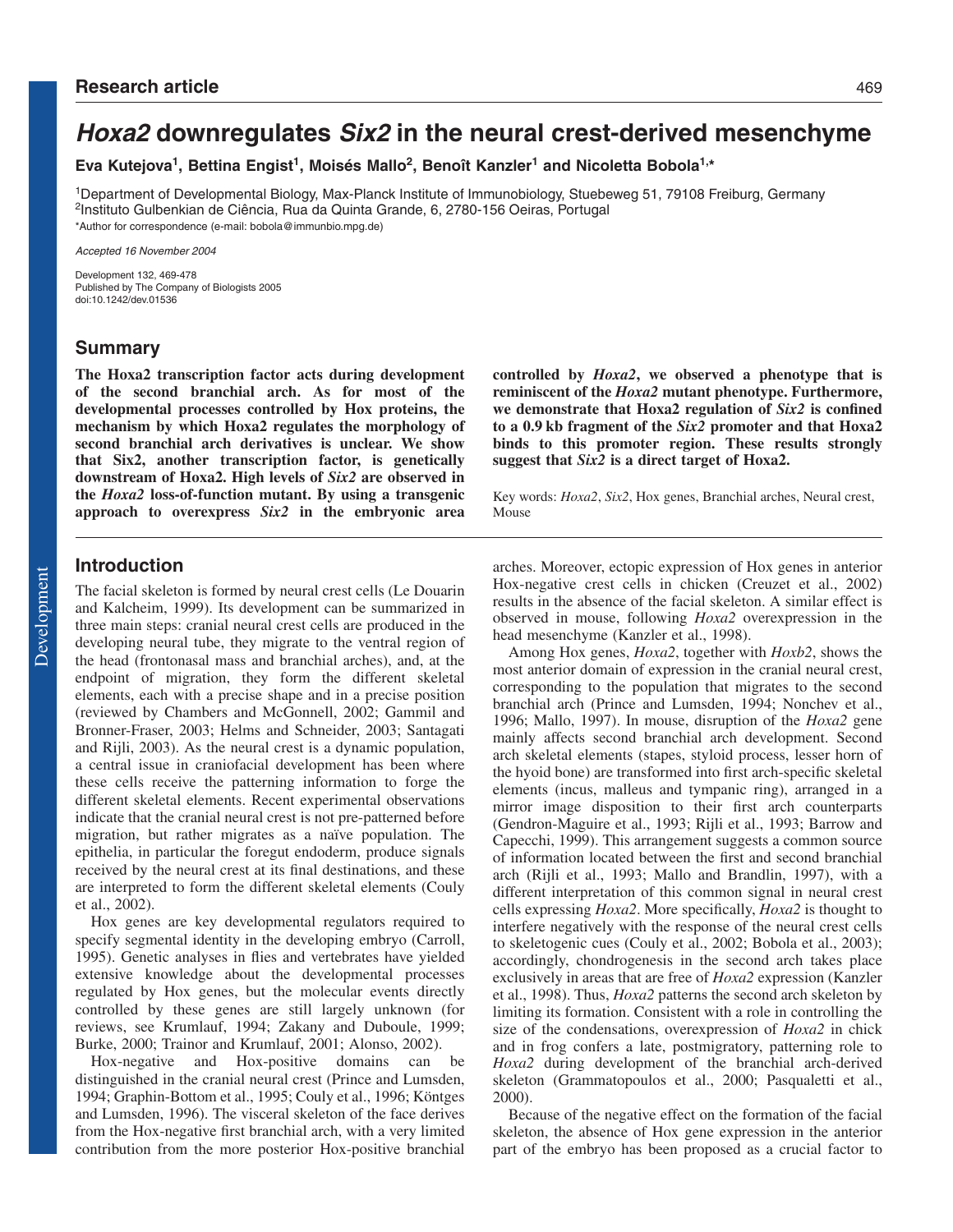allow the evolution of the head and lower jaw in gnathostomes (Creuzet, 2002; Manzanares and Nieto, 2003). As with most developmental processes regulated by Hox genes, the molecular cascade initiated by these genes to culminate in the inhibition of craniofacial skeletogenesis is unknown.

In a subtraction approach, designed to clarify the molecular cascades initiated by Hoxa2 to control skeletogenesis in the second branchial arch (Bobola et al., 2003), we have found *Six2* as a gene regulated by Hoxa2.

The Six family of homeobox transcription factors, characterized by a Six domain and a homeodomain, counts six members in mammals (Kawakami et al., 2000). Members of this family share transcriptional properties and the ability to interact physically and functionally with Eya proteins, both in *Drosophila* and in vertebrates (Bonini et al., 1997; Pignoni et al., 1997; Heanue et al., 1999; Ohto et al., 1999; Ikeda et al., 2002; Ozaki et al., 2002; Li et al., 2003; Ruf et al., 2004). Six genes differ largely in their expression pattern during embryogenesis, and gene inactivation experiments have revealed that these genes control a variety of developmental processes (Klesert et al., 2000; Carl et al., 2002; Li et al., 2002; Laclef et al., 2003a; Laclef et al., 2003b; Lagutin et al., 2003; Xu et al., 2003; Zheng et al., 2003; Ozaki et al., 2004).

*Six2* function has not yet been characterized. Its expression is restricted to the head mesenchyme, foregut, stomach, kidney and genital tubercle (Oliver et al., 1995). Inactivation of *Six1*, its closest homolog, affects muscle, kidney, branchial arch derivatives and inner ear development (Laclef et al., 2003a; Laclef et al., 2003b; Xu et al., 2003; Zheng et al., 2003; Ozaki et al., 2004). The presence of incomplete and/or smaller cartilages and bones characterizes the craniofacial phenotype of *Six1* null mice (Laclef et al., 2003b). Indeed, *Six1* inactivation provided the first direct evidence implicating Six genes in the development of the facial skeleton; the strong craniofacial phenotype of the *Eya1* mutant and the reported genetic interaction of *Eya* and Six genes give additional, indirect hints (Xu et al., 1999).

Here we show that *Hoxa2* negatively regulates *Six2* expression during second arch development. Ectopic expression of *Six2* in the second branchial arch causes distinctive phenotypic features seen in the *Hoxa2* mutant. Furthermore, gain-of-function experiments show that Hoxa2 is sufficient to downregulate *Six2* expression in the neural-crest-derived mesenchyme. We also show that a 0.9 kb fragment of the *Six2* promoter is the target of Hoxa2 regulation and that Hoxa2 physically interacts with the proximal region of this promoter.

Together, our results show that Six2 is genetically downstream of Hoxa2 in the second branchial arch and suggest that regulation of *Six2* may be one of the mechanisms utilized by Hoxa2 to pattern the second arch skeleton.

Finally, we propose that the *Six2* gene could be a target of Hox proteins in different developmental processes in addition to patterning the second arch.

# **Materials and methods**

#### **Molecular and phenotypic analyses**

In situ hybridization was performed as described (Kanzler et al., 1998), using *Six2* (Oliver et al., 1995), *Hoxa2* (Mallo, 1997) and *Sox9* (Kanzler et al., 1998) probes. Embryonic day (E) 10.5 *Msx2-Hoxa2* transgenic and control embryos were cut in half, and each half hybridized with a

*Hoxa2* or *Six2* probe to allow direct comparison. Skeletal preparations were previously described (Mallo and Brändlin, 1997).

#### **RT-PCR**

Second arches of E10.5 embryos from *Hoxa2+/–* intercrosses and *a2- Six2* transgenics were dissected, frozen and pooled according to genotype. RT-PCR was performed using Superscript Preamplification System (Invitrogen) and Taq polymerase (PeqLab) with the following primers: Six2F 5′-CAGCCGCCACCATGTCCATGCTG-3′; Six2R 5′- GAACTTGCGCCGCACGCGGTAC-3′; Six1F 5′-AAGAACCGGAG-GCAAAGAGACC-3′; Six1R 5′-CCAATATCTCCCCACTTAGGAA-CC-3′; Six4F 5′-AACCAGTATGGCATTGTCCAGATCC-3′; Six4R 5′-ACTGCAGAACCAAGCGCTGTTCTC-3′; Six5F 5′-GAGTGACT-GCGCTGCAACTTCCCTCG-3′; Six5R 5′-AGGGCTCCTCCACG-GGTACCGAC-3′; GadphF 5′-ACCACAGTCCATGCCATCAC-3′; GadphR 5′-TCCACCACCCTGTTGCTGTA-3′; Hoxa2F 5′-GCCT-GAGTATCCCTGGATG-3′; Hoxa2R 5′-ACCCTTCCCTCTCCAG-AAG-3′. First-strand cDNA was subjected to 24 amplification cycles. The specificity of each PCR product was confirmed by sequencing.

#### **Mutant and transgenic animals and embryos**

*Hoxa2* mutant mice were described (Gendron-Maguire et al., 1993). Transgenic embryos were generated by pronuclear injection of the following transgenes: *a2-Six2*, containing *Six2* cDNA, amplified with primers Six2F 5′-CAGCCGCCACCATGTCCATGCTG-3′ Six2R 5′- CTCTAGGAGCCCAGGTCCACAAGG-3′ cloned downstream the *Hoxa2* enhancer (Kanzler et al., 1998); *Msx2-Hoxa2* (Kanzler et al., 1998); *900Six2-lacZ* containing *Bam*HI (–893) – Sph1 (+18) *Six2* promoter fragment obtained by screening the RPCI mouse PAC library 21 (Osoegawa et al., 2000) (provided by UK HGMP Resource Centre), cloned into pCMVbeta (Clontech). *900Six2-lacZ* was injected to generate both transgenic embryos and transgenic lines. A line showing high expression in the first branchial arch was crossed to *Hoxa2*+/– mice to obtain *900Six2-lacZ*; *Hoxa2*+/–, which were mated to *Hoxa2*+/– to generate *900Six2-lacZ*;*Hoxa2–/–* embryos.

#### **In vitro transcription/translation and electrophoretic mobility shift assay**

Mouse Hoxa2 cDNA, containing a HA tag inserted in frame before the stop codon, mouse Meis1 cDNA and human Pbx1a cDNA (Di Rocco et al., 1997) were cloned in pcDNA3 (Invitrogen) and transcribed/ translated using T7-coupled TNT rabbit reticulocytes (Promega).

*Bst*EII/*SspI* probe, probe 1 and probe 2 were labeled with  $\alpha^{32}P$ -dCTP. The binding reaction was performed as described (Scheidereit, 1987).

The sequence of the oligonucleotides used as probes and competitors is shown in Fig. 6. For the supershift experiments, 40 ng of anti-HA antibodies (rat monoclonal 3F10, Roche) were added to the reaction.

# **Results**

#### **Six2 is upregulated in the Hoxa2 mutant**

The Hoxa2 transcription factor is essential for the development of the second branchial arch, but its mechanism of action is largely unknown. To identify target genes of Hoxa2, we analyzed the expression profiles of wild-type and *Hoxa2* mutant second branchial arches (Bobola et al., 2003). Among the differentially expressed clones found in our screen, the mRNA corresponding to Six2 showed a threefold increase in the absence of Hoxa2.

*Hoxa2* is expressed in neural crest cells migrating from rhombomere 4 to populate the second arch, later its main expression domain (Prince and Lumsden, 1994; Nonchev et al., 1996; Mallo, 1997). *Six2* expression in the branchial area is first detected at E9.5, predominantly in the first arch (Oliver et al., 1995). At this stage, no obvious differences in *Six2* expression pattern could be observed between wild-type and *Hoxa2* mutant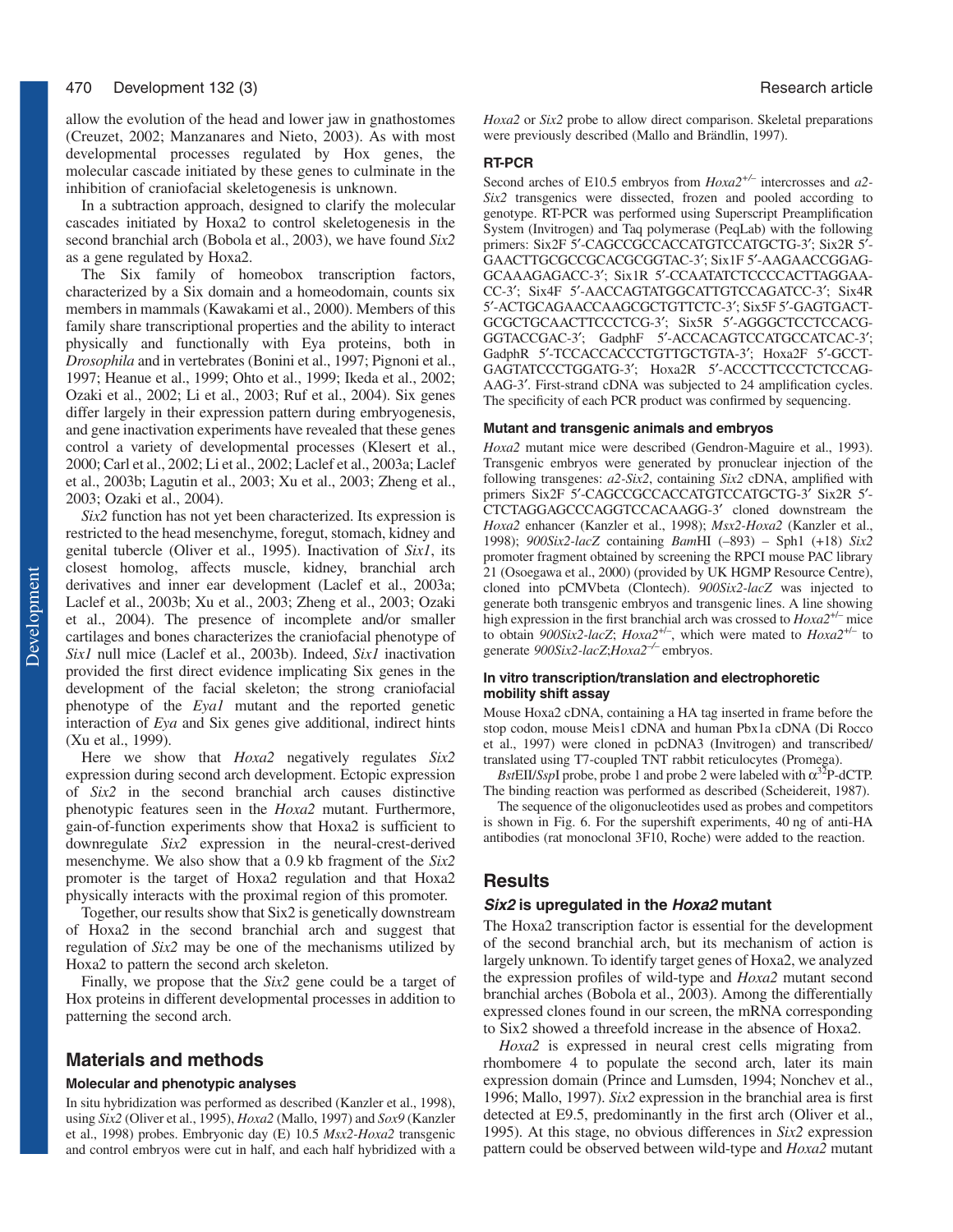second arches (not shown). At E10.5, *Six2* expression was restricted to the posterior area of the second branchial arch. In addition, a second, more proximal domain of *Six2* expression appeared in the mutant second arch (Fig. 1A,D, arrow). The spatial and temporal coordinates of *Six2* expression in the mutant second arch, together with the signal intensity, were equivalent to those of the *Six2* expression domain in the first arch mesenchyme. In *Hoxa2* mutant embryos, the first and second arch *Six2*-expressing areas were symmetrical with respect to the first branchial cleft (Fig. 1A,D).

At E11.5, *Six2* was mainly expressed in the first arch with a characteristic pattern; a small restricted area in the second arch was positive for *Six2* (Fig. 1B, arrowhead). At this stage, the *Six2* expression domain in the mutant second arch still appeared as a duplication of the first arch expression domain (Fig. 1E). In addition, a strong ectopic domain of *Six2* expression was detected in the mutant mesenchyme proximal to the second branchial arch and delimited externally by the forming otic capsule (Fig. 1E, white arrow). One day later, the first and second



**Fig. 1.** *Six2* is upregulated in the second branchial arch of *Hoxa2*–/– embryos. Whole-mount in-situ hybridization of wild-type (A-C) and  $Hoxa2^{-/-}$  (D-F) embryos. (A,D) E10.5 embryos. *Six2* is detected in the *Hoxa2* mutant second arch (arrow) in a symmetrical location to its first arch counterpart. (B,E) E11.5 embryos. A small area expressing *Six2* is visible in the wild-type second arch (arrowhead). The mutant second arch is equivalent to the first arch in terms of *Six2* expression; ectopic *Six2* expression is also detected close to the developing otic vesicle (white arrow). (C,F) E12.5 embryos. In the mutant, *Six2* signal is increased around the otic vesicle (white arrow). (G,H) Expression of *Sox9* in E12.5 wild-type (G) and mutant (H) arches marking the position of the cartilaginous condensations. Note the duplicated pattern in the mutant and its position relative to the first branchial cleft (asterisk). (I,L) *Sox9* (I) and *Six2* (L) probes were hybridized to adjacent sections of E11.5 branchial arches of the *Hoxa2* mutant. Arrows indicate the expression domains of *Sox9* and *Six2* in the first arch and their duplication in the second arch. I, first arch; II, second arch; mx: maxilla; o: otic vesicle; asterisk: first branchial cleft.

branchial arch had completely fused. The first cleft was still evident and the pattern of *Six2* expression around the cleft was essentially unchanged. However, an increase in *Six2* expression in the mutant could be observed in the area surrounding the otic capsule (Fig. 1C,F, white arrow).

In the absence of *Hoxa2*, a duplicated incus and malleus form in the second branchial arch. To see if *Six2* upregulation in the second arch was spatially associated with the ectopic cartilaginous condensations, we examined mutant and wild-type embryos for the expression of the chondrogenic marker *Sox9* (Ng et al., 1997; Zhao et al., 1997). In E12.5 wild-type embryos, *Sox9* mRNA was mainly expressed in the area derived from the first branchial arch, consistent with the restricted chondrogenesis that takes place in the second branchial arch (Fig. 1G). In the *Hoxa2* mutant, an equivalent *Sox9* expression in the first and second arch anticipated the formation of incus and malleus in the first arch and their duplicated counterparts in the second arch (Fig. 1H). *Six2* signal could be detected in close proximity to *Sox9* (Fig. 1C,D). In a more detailed inspection of the mutual localization of *Six2* and *Sox9* mRNAs, performed by in-situ hybridization on adjacent sections of branchial arches of E11.5 *Hoxa2* mutant embryos, a defined mesenchymal area, including the first and second branchial arch, was positive for both *Six2* and *Sox9* (Fig. 1I,L, arrows). We conclude that the upregulation of *Six2* takes place in the area fated to give rise to the skeletal duplication in the *Hoxa2* mutant.

In addition to *Six2*, the genes *Six1*, *Six4* and *Six5* are also expressed in the branchial area (Oliver et al., 1995; Klesert et al., 2000; Ozaki et al., 2001). To distinguish if the upregulation of *Six2* observed in the *Hoxa2* mutant second arch is specifically restricted to *Six2* or if it is a common feature shared by the other Six genes, we performed semiquantitative RT-PCR on total RNA extracted from E10.5 *Hoxa2* mutant and wild-type arches, using *Six1*-, *Six2*-, *Six4*- and *Six5*-specific primers. As expected, we observed a significant increase in *Six2* signal in the mutant versus wild-type second arch, but *Six1*, *Six4* and *Six5* levels (as well as *Gadph* control) remained unaffected (Fig. 2). These data indicate that *Hoxa2* negatively controls *Six2* expression in the second branchial arch specifically and does not affect any of the other Six genes expressed in this area.

#### *Six2 acts functionally downstream of Hoxa2 in the second branchial arch*

In the absence of *Hoxa2*, *Six2* is expressed in the proximal domain of the second arch, symmetrically to the *Six2* expression domain in the first arch. Duplicated first arch skeletal elements arise in the very same area in the *Hoxa2* mutant (Fig. 3A,B)



**Fig. 2.** The expression of other Six family members is not affected by *Hoxa2*. Semi-quantitative RT-PCR on RNA extracted from E10.5 second branchial arches of wild-type (+/+) and *Hoxa2–/–* (–/–) embryos using specific primers for *Six1*, *Six2*, *Six4*, *Six5* and *GADPH*. The results shown were observed in three independent experiments.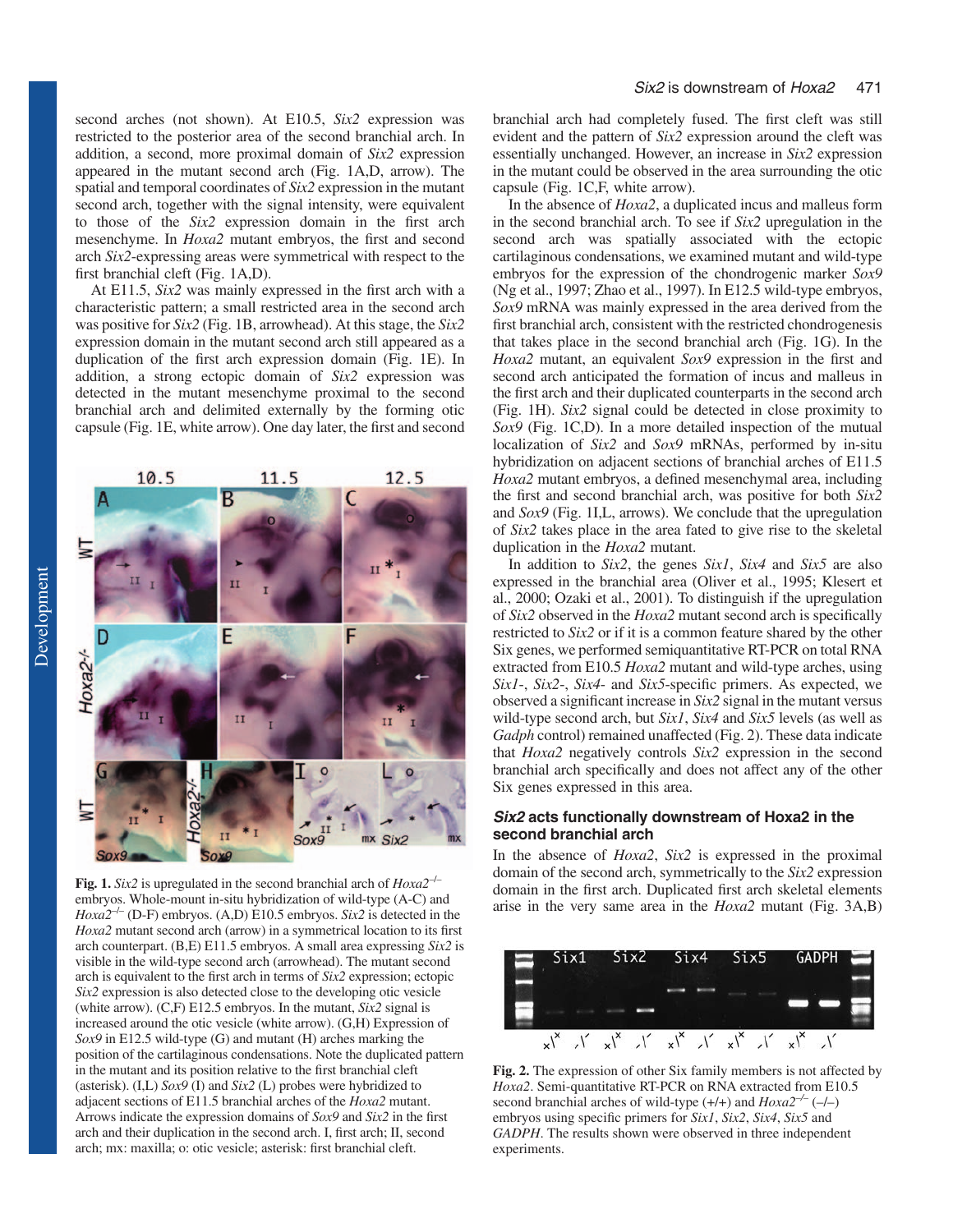#### 472

(Gendron-Maguire et al., 1993; Rijli et al., 1993; Barrow and Capecchi, 1999).

To test if these two events could be associated, namely if *Six2* upregulation might be one of the causative events in the generation of the *Hoxa2* mutant phenotype, we overexpressed *Six2* cDNA in the second branchial arch of wild-type embryos using a *Hoxa2* enhancer (Nonchev et al., 1996). In-situ hybridization on E10.5 transgenic embryos (*a2-Six2*) showed that *Six2* mRNA was additionally detected in the second and more posterior branchial arches. Strong ectopic *Six2* expression was also observed in the somitic mesoderm (Fig. 3C,D).

We then analyzed the effects of *Six2* overexpression on the skeletal phenotype of E18.5 *a2-Six2* embryos. The second arch skeleton is composed of three cartilages (stapes, styloid process and lesser horn of the hyoid bone), which are transformed into different skeletal elements in the *Hoxa2* mutant. All these elements displayed morphological changes in transgenic embryos overexpressing *Six2* (Fig. 3E,F,H,I).

The stapes, which is lost in the *Hoxa2* mutant, was either reduced or absent in *a2-Six2* transgenics (2/6). An ectopic cartilage, fused to the proximal part of the styloid process, extended into the oval window and in front of the incus. This cartilage, which in shape and position resembled a stapedial arch, may be an intermediate between loss of the stapes and formation of a duplicated incus, as observed in the *Hoxa2* mutant (4/6) (Fig. 3E,F). The styloid process was thicker (Fig. 3E,F) or abnormally elongated and fused to the lesser horn of the hyoid bone, forming a long Meckel-like cartilage (2/6) (Fig. 3H,I). The lesser horn, absent in the *Hoxa2* mutant, was misshapen, enlarged and fused to the greater horn (6/6); in most cases, it appeared as a bifurcation of the greater horn. By contrast to the noticeable effects in cartilages, bone formation was relatively unchanged and in only one case tympanic ring growth was mildly affected (Fig. 3H,I).

Molecular analysis of *a2-Six2* transgenic embryos showed no noticeable effect of overexpression of *Six2* on the levels of *Hoxa2* in the second branchial arch (Fig. 3J), thus ruling out *Hoxa2* downregulation as a possible cause of the transgenic phenotype.

Compared with the *Hoxa2* phenotype, we observed two main defects: one was as featured in the *Hoxa2* mutant (absent stapes, incus duplication), while the other consisted of enlargements of the elements patterned by *Hoxa2* (lesser horn, styloid process abnormally elongated). In all cases, overexpression of *Six2* in the second branchial arch resulted in the formation of ectopic cartilage, one of the phenotypic characteristics of the *Hoxa2* mutant (Kanzler et al., 1998).



۰Ó he ۰Ó

**Fig. 3.** Middle ear skeletal phenotype of *a2-Six2* transgenics. (A) Schematic representation of the second (brown background) and first-arch-derived skeleton. (B) In the absence of *Hoxa2*, duplicated first arch elements derive from the second arch (brown). (C) Expression of *Six2* in E10.5 wild-type embryos. *Six2* mRNA is almost excluded from the second (black arrow) and more posterior arches. (D) *Six2* is ectopically expressed in the second (white arrow) and more posterior arches and in the somitic mesoderm of *a2-Six2* embryos. (E) Middle ear skeleton of an E18.5 wild-type embryo. The stapes is shown in the oval window (\*) and after dissection. (F) Middle ear skeleton of a transgenic littermate. An ectopic cartilage, connected to the styloid process, extends to face the incus (black arrow); ventral view of the dissected styloid process, with the ectopic cartilage delimited by arrows, is shown on the right. The styloid process is thicker (arrowhead) and the manubrium of the malleus is curved (white arrow). The stapes, dissected and shown on the right, is incomplete. Malformation of the tympanic ring was observed only once. (G) Mirror image cartilages in the Hoxa2 mutant. Duplicated elements are marked with an asterisk. (H) Lateral view of a wild-type skull: orange arrow indicates the distal extremity of the lesser horn of the hyoid bone; the end of the styloid process is marked by a white arrow, the greater horn is also indicated. (I) In transgenic embryos, the lesser horn elongates and fuses to the styloid process, generating a continuous structure resembling a Meckel-like cartilage (white arrow). (J) Overexpression of *Six2* does not affect *Hoxa2* levels. Semi-quantitative RT-PCR on RNA extracted from E10.5 second arches of wild-type and *a2-Six2* (tg) embryos, using specific primers for *Six2*, *Hoxa2* and *GADPH*. g, greater horn; i, incus; l, lesser horn; m, malleus; s, styloid process; st, stapes; t, tympanic ring.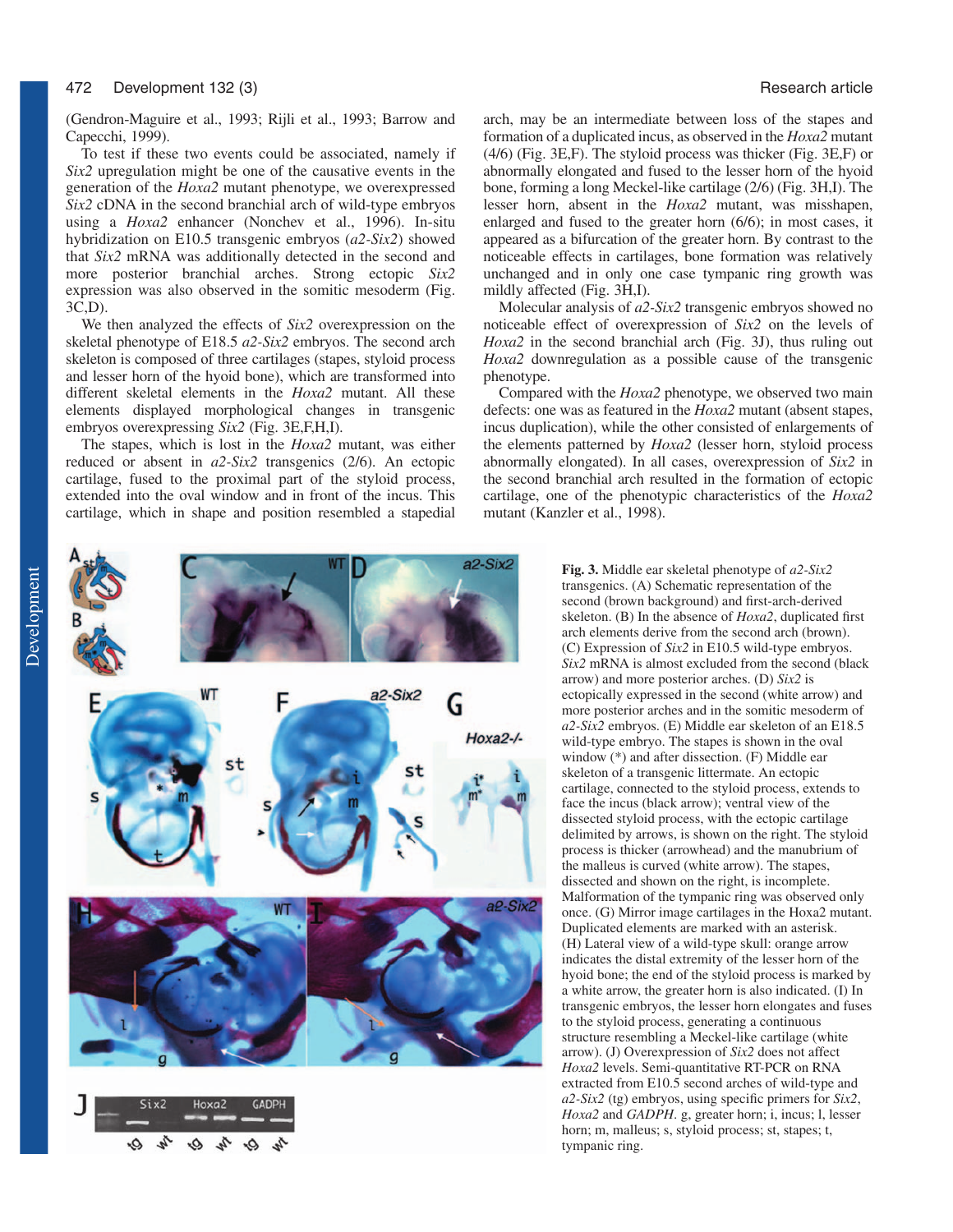#### *Hoxa2 is sufficient to downregulate Six2 in the head mesenchyme*

*Six2* is widely expressed in the head mesenchyme (Oliver et al., 1995). By contrast, *Hoxa2* expression is mainly confined to the second branchial arch (Prince and Lumsden, 1994; Nonchev et al., 1996; Mallo, 1997). To gain insight into how *Hoxa2* regulates *Six2*, we asked whether Hoxa2 repressor activity is restricted to the second arch, or, alternatively, if *Hoxa2* is sufficient to downregulate *Six2* expression in the craniofacial mesenchyme. For this, we took a transgenic approach and ectopically expressed *Hoxa2* under the *Msx2* promoter, able to direct gene expression to the head mesenchyme (Liu et al., 1994; Kanzler et al., 1998).

To detect expression of *Six2* and *Hoxa2* in the same embryo, E10.5 control and *Msx2-Hoxa2* transgenic littermate embryo halves were hybridized with either *Six2* or *Hoxa2* probe. *Six2* mRNA showed an abundant distribution in the maxillary and nasal mesenchyme of wild-type E10.5 embryos, areas that are negative for *Hoxa2* expression (Fig. 4A). Transgenic E10.5 littermates (*Msx2-Hoxa2; n*=4) displayed a markedly reduced expression of *Six2* in the maxillary mesenchyme and to a lesser extent in the periocular mesenchyme, the areas of *Hoxa2* ectopic expression (Fig. 4B). We conclude that *Hoxa2* is sufficient to repress *Six2* in the head mesenchyme in vivo; this observation is particularly interesting because this very same transgenic expression results in reduction or absence of the facial skeleton (Kanzler et al., 1998).

## *Identification of a fragment of the Six2 promoter responsive to Hoxa2*

As a transcription factor, Hoxa2 could block the accumulation of *Six2* mRNA in the second arch by directly repressing its transcription. Alternatively, the absence of *Six2* in the second branchial arch could be achieved indirectly, as the result of more upstream events that are in turn regulated by Hoxa2.

As a first step in understanding the role of Hoxa2 in regulating *Six2*, we examined mouse and human genomic *Six2* sequences. The sequence from –900 bp to the putative transcriptional start site (identified as the 5′ end of the *Six2* first exon, GenBank NM 011380) displayed a high conservation between the two species.

To assay whether this promoter region harbors regulatory elements controlling *Six2* transcription, we cloned it upstream of a *lacZ* reporter gene and injected the resulting construct (*900Six2-lacZ*) into fertilized mouse oocytes. Transgenic embryos, collected at E11.5, showed a β-galactosidase (β-gal) staining consistent with the *Six2* expression pattern at various embryo locations, including the branchial area (Fig. 5A) (E.K. and N.B., unpublished). Here, the most proximal 900 bp of the *Six2* promoter directed *lacZ* expression in the proximal part of the first branchial arch (arrowhead) and in mesenchyme proximal to the first branchial arch (arrow), a pattern that faithfully recapitulates endogenous *Six2* expression. The activity of the transgene in the second branchial arch appeared stronger compared with the restricted *Six2* endogenous expression in this area (Fig. 1B). Insertion of the transgene in multiple copies may have reduced the efficiency of Hoxa2 repressor activity; alternatively, other repressor-responsive elements controlling Six2 transcription independently from Hoxa2 may not be contained in our transgene.



**Fig. 4.** *Hoxa2* is sufficient to repress *Six2* in the facial mesenchyme. (A,B) In-situ hybridization with *Six2* probe, in E10.5 wild-type embryo (A) and in E10.5 *Msx2-Hoxa2* transgenic embryo (B). *Six2* expression is downregulated in the maxilla (black arrow) and periocular mesenchyme (white arrow) of *Msx2-Hoxa2* embryos. The corresponding embryo halves hybridized with the *Hoxa2* probe are shown in the insets.



**Fig. 5.** Identification of a promoter fragment responsive to Hoxa2. (A) The most proximal 900 bp of the *Six2* promoter (–893; +37) are sufficient to drive *lacZ* expression in the proximal area of the first branchial arch, similarly to *Six2* endogenous expression. (B) In the absence of Hoxa2, an equivalent staining to the first arch was observed in the second branchial arch (arrowheads) and in the mesenchyme proximal to the branchial arches (arrows), reproducing the *Six2* expression pattern observed in *Hoxa2* mutant embryos (see Fig. 1; white asterisk: first cleft). Higher expression of the transgene was also observed in the caudal area of the second branchial arch, where *Six2* is not differentially regulated (white arrow). I, first branchial arch; II, second branchial arch.

The identified *Six2* promoter region recapitulated the expression of the endogenous gene in the first arch; Hoxa2 blocked *Six2* expression in an equivalent domain in the second branchial arch. To test if this promoter region retains Hoxa2 dependent regulation, we introduced the *900Six2-lacZ* transgene into the *Hoxa2* mutant background. In the absence of Hoxa2, a higher expression of the transgene was observed in the second arch, where β-gal staining became equivalent to that observed in the first arch; the *lacZ*-expressing areas were arranged symmetrically with respect to the first cleft (Fig. 5B, arrowheads). As for endogenous *Six2* signal, *lacZ* expression was also upregulated in the mesenchyme proximal to the branchial arches (black arrows). All together, *lacZ* expression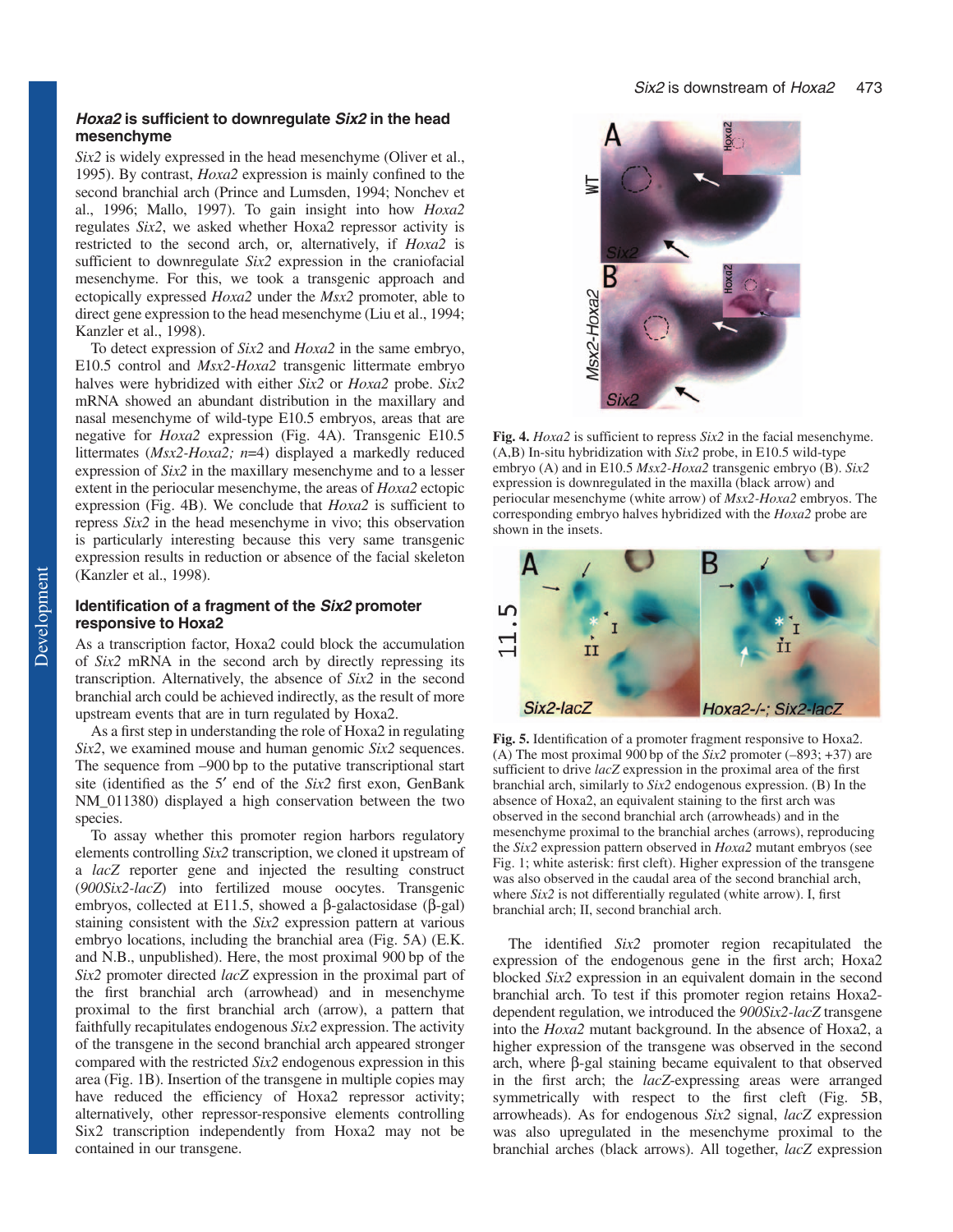reproduced the expression pattern of *Six2* in *Hoxa2* mutant embryos. In addition, higher activity of the transgene was observed in the caudal part of the second branchial arch, in an area in which *Six2* is not differentially regulated (white arrow).

These results show that the proximal region of the *Six2* promoter is sufficient to direct *Six2* expression in the branchial area. More importantly, they demonstrate that Hoxa2 controls the *Six2* gene at the transcriptional level and that this control, direct or indirect, is confined to a proximal 900 bp of genomic sequence.

## **Hoxa2 directly interacts with Six2 promoter sequences**

Our data suggest the possibility that Hoxa2 may directly repress *Six2* transcription, interacting with the proximal 900 bp of the *Six2* promoter. As noted above, the first kilobase of *Six2* genomic sequences upstream of the transcription start site (TSS; +1) is highly similar between mouse and human. Sequence conservation is extremely high between position –249 and –11, reaching 95% similarity between the two species. To test



whether Hoxa2 directly represses *Six2* via binding to the *Six2* promoter, we performed an electrophoretic mobility shift assay (EMSA) using the conserved *Six2* region located immediately upstream of the TATA box (*Bst*EII*-Ssp*I fragment; Fig. 6A) as a probe. Incubation of the probe with in-vitro translated HAtagged Hoxa2 resulted in the formation of two retarded complexes. These bands represent the interaction of Hoxa2-HA with the probe, as they were supershifted by the addition of the anti-HA antibody. By contrast, incubation of the probe in the presence of unprogrammed reticulocytes did not result in any retarded complex, nor did addition of the antibody have any effect (Fig. 6B). When the probe was fragmented and each halffragment (probe 1 and probe 2) incubated with Hoxa2-HA, we still observed formation of the characteristic doublet (Fig. 6C,D). A close inspection of the *Bst*EII-*Ssp*I genomic area revealed the presence of two conserved 5′-GAATAAT-3′ motifs, one in each of the two fragmented probes. According to in vitro binding experiments, the Hox consensus sequence contains a TAAT core (Graba et al., 1997); to test whether Hoxa2 recognizes the GAATAAT sequence, we performed competition



**Fig. 6.** Hoxa2 binds the *Six2* promoter. (A) Schematic representation of the 900*Six2* promoter: the black rectangle corresponds to the TATA box. Sequences showing 95% conservation between mouse and human are

> underlined in red, probes used in bindshift, in blue. (B) Hoxa2-HA binds to *Bst*EII-*Sma*I probe, and the two retarded complexes (arrows) are supershifted by the anti-HA antibody (arrowhead). (C,D) Hoxa2-HA binds to probes 1 (C) and 2 (D). The addition of cold wild-type double-stranded oligonucleotides (wt1, wt2), but not of mutant oligonucleotides (m1, m2), competes the formation of the complexes (arrows). The sequence of the wild-type and mutant oligonucleotides and their relative position on the promoter are shown; red lowercase letters indicate the introduced nucleotide changes. Cold oligonucleotides were added at 250-fold (3,6) and 500-fold (4,5,7,8,) molar excess. (E) The incubation of Hoxa2-HA

with labeled wild-type oligonucleotides results in the formation of the same specific retarded complexes (arrows, 2, 7), recognized by anti-HA antibody (arrowheads, 3, 8). No protein/DNA interaction is observed when Hoxa2-HA is incubated with mutant oligonucleotides (5, 10). (F) Pbx1a and Meis1 cooperate in binding to the proximal *Six2* promoter. Pbx1a, Meis1 and Hoxa2 were incubated, separately or in combination, with the *Bst*EII-*Ssp*I probe. Hoxa2-HA/DNA complex, black arrows; Pbx1a/DNA complex, arrowhead; Pbx1a/Meis1/DNA complex, red arrow. The position and the sequence of the putative Hoxa2 (blue rectangles) and Pbx/Meis (red rectangle) sites are indicated. The Pbx/Meis site was identified using Patch search at Biobase (www.gene-regulation.com).

Development

Development



F

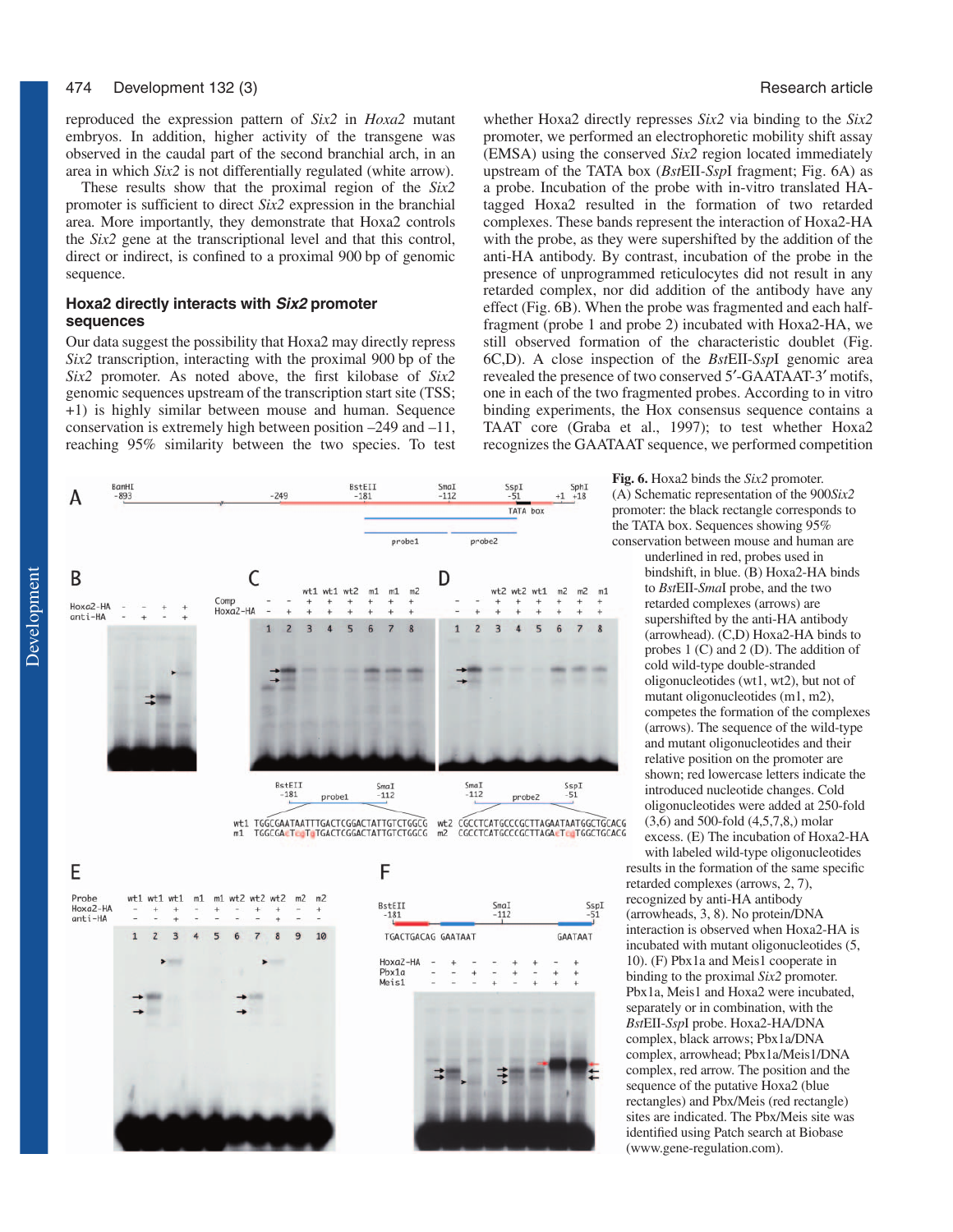experiments using wild-type and mutant oligonucleotides. The complex formed in the presence of probe 1 (*Bst*EII*-Sma*I*,* Fig. 6A) and Hoxa2-HA was competed at two different concentrations of a cold oligonucleotide reproducing the GAATAAT sequence and flanking nucleotides of probe 1. A similar effect was observed upon adding a molar excess of oligonucleotide wt2, which reproduces the GAATAAT motif and flanking nucleotides contained in probe 2 (*Sma*I*-Ssp*I, Fig. 6A). By contrast, the addition of the same molar excess of m1 or m2 oligonucleotides, containing three or four nucleotide substitutions in the GAATAAT, left the complex unaffected (Fig. 6C). Incubation of Hoxa2-HA in the presence of probe 2 resulted in the formation of the same retarded complexes, and these were efficiently competed by wt1 or wt2 oligonucleotides, but not by mutant oligonucleotides (Fig. 6D). The ability of Hoxa2 to recognize the two sites contained in the *Six2* promoter was further confirmed by using the wild-type and mutant oligonucleotides as probes (Fig. 6E). Hoxa2-HA formed slower migrating complexes when incubated with oligonucleotides wt1 and wt2, while no higher complex formation was observed when the mutant oligonucleotides were used as probes in the same assay.

These data show that Hoxa2 interacts with the proximal region of the *Six2* promoter and that this interaction is sequencespecific. Both the identified sites are bound with similar affinity and contain a GAATAAT sequence. Moreover, disruption of their ATAAT core abolishes Hoxa2 binding.

The interaction of Hox proteins with their target promoters often requires co-factors (Mann and Affolter, 1998), and we have indeed detected *Pbx* and *Meis* binding to the *Six2* promoter in close proximity to the Hoxa2 binding sites. Pbx1a alone bound the *Bst*EII/*Ssp*I fragment with very low affinity, while no binding was detectable for Meis1 alone with the probe. When the two proteins were co-translated, an intense retarded band was seen. In contrast to a previous study of Hoxb1 auto-regulatory element (Ferretti et al., 2000), we could not detect the formation of a slower molecular complex by simultaneous incubation of the probe with Hoxa2, Pbx1a and Meis1 (Fig. 6F).

#### *Six2 overexpression affects development of the third and more posterior arches*

Along with second arch-derived structures, transgenic mice overexpressing *Six2* displayed abnormal growth and morphology of the thyroid and cricoid cartilages and of the hyoid bone, derived from the third and more posterior pharyngeal arches.

The hyoid bone was malformed, curved and fused to the thyroid cartilage, bilaterally or unilaterally (Fig. 7B,C, arrow). Fusion of the greater horn to the lesser horn and to the thyroid cartilage in a structure independent of the main body of the hyoid was often observed (Fig. 7B,C, arrowhead). The thyroid and cricoid cartilages were abnormally thickened, and larger areas of fusion were observed (Fig. 7B,C). Occasionally, the rings of the trachea were abnormally fused to each other and disorganized (Fig. 7C).

*Hoxa3*, *Hoxb3* and *Hoxd3*, alone or in combination, control the formation of mesenchymal derivatives of the neural crest (Chisaka and Capecchi, 1991; Condie and Capecchi, 1993; Condie and Capecchi, 1994; Manley and Capecchi, 1997). Intriguingly, skeletal defects observed in mice carrying mutations in the Hox paralogous group 3, such as the fusion of



**Fig. 7.** Skeletal phenotype of transgenic embryos. Wild-type (A,D,F) and Six2 transgenic embryos (B,C,E,G) are shown. (A) Hyoid bone (black arrow), greater and lesser horn, and thyroid and cricoid cartilage of wild-type embryos. (B) The hyoid bone (black arrow) is malformed and fused to the thyroid cartilage. The greater horn is fused to the thyroid cartilage (arrowhead) and to the lesser horn. The thyroid and cricoid cartilages are thickened and the cricoid cartilage elongates ventrally (asterisk). (C) The hyoid bone (arrow) and the laringeal cartilages have fused in a disorganized structure. The rings of the trachea are also fused to each other. (D) The exoccipital bone and the atlas are separated by cartilage (arrow). (E) The corresponding area in transgenic embryos (arrow) displays fusion of the atlas to the exoccipital bone. (F) Ossification is almost completed in the supraoccipital bone (arrow). (G) In transgenic embryos the supraoccipital bone shows very reduced ossification (arrow points to the expected position for the supraoccipital bone). at, atlas; cr, cricoid cartilage; ex, exoccipital bone; g, greater horn; l, lesser horn; su, supraoccipital bone; th, thyroid cartilage.

the greater horn to the thyroid cartilage, fusion of the hyoid bone to the thyroid cartilage, and malformation and fusion of thyroid and cricoid cartilages (Condie and Capecchi, 1994) are reminiscent of the phenotype observed in *a2-Six2* transgenic embryos. This suggests a possible genetic interaction of *Six2* with the Hox genes of paralogous group 3. Indeed, paralogous group 3 mutants and *a2-Six2* transgenic embryos also display common defects in the growth and differentiation of skeletal elements derived from somitic mesoderm (Condie and Capecchi, 1994; Manley and Capecchi, 1997). Fusion of the atlas to the exoccipital bone, a characteristic of the *Hoxd3* mutant phenotype (Condie and Capecchi, 1994; Manley and Capecchi, 1997), was observed in transgenic embryos overexpressing *Six2* (Fig. 7D,E). Similarly to a *Hoxa3; Hoxb3* double mutant (Manley and Capecchi, 1997), the supraoccipital bone displayed only very partial ossification (Fig. 7F,G). These defects are consistent with the high expression of the transgene detected in the anterior somitic mesoderm (Fig. 3D).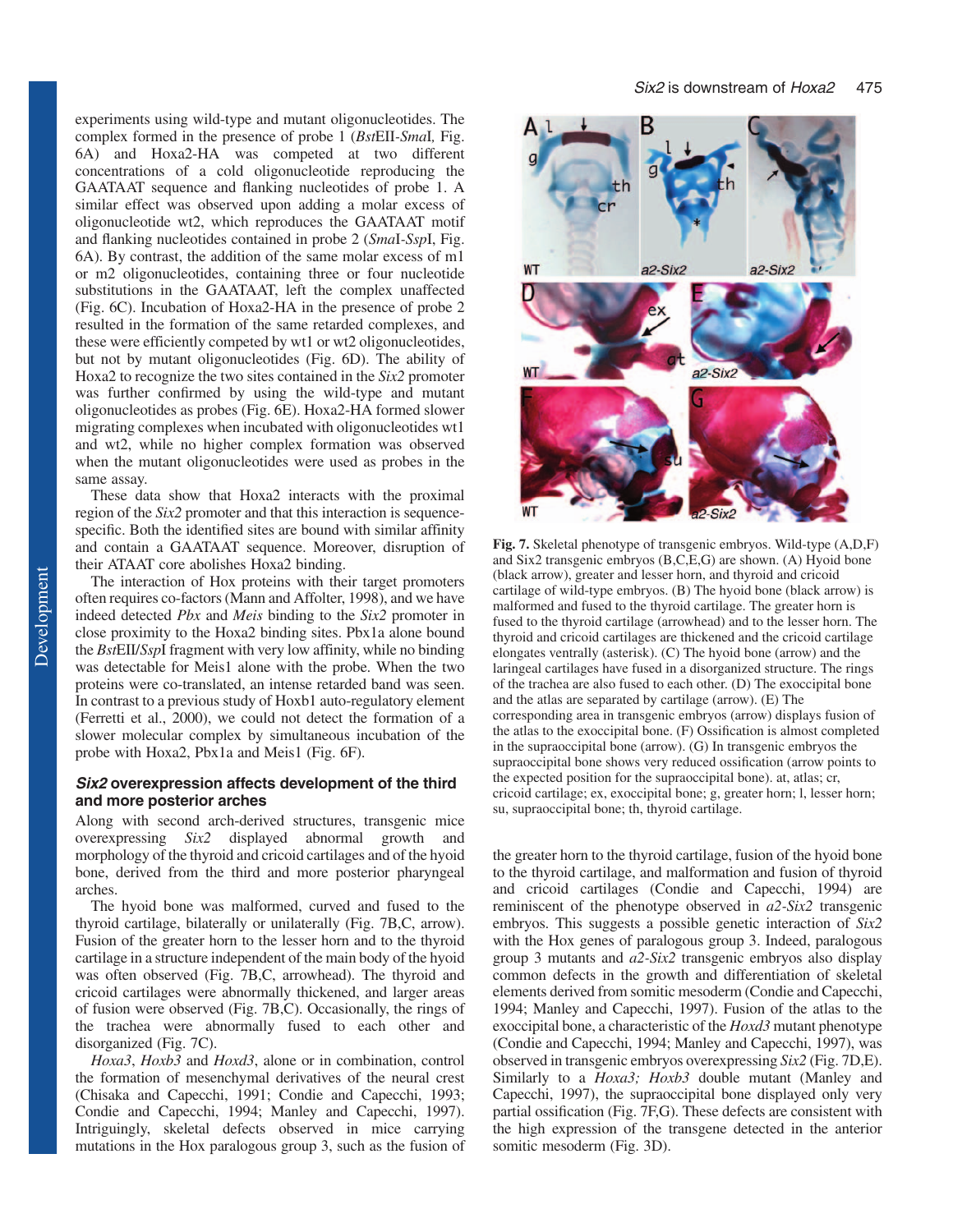# **Discussion**

Here we have shown that *Hoxa2* regulates the expression of *Six2* in the second branchial arch. Two main observations suggest that Hoxa2 repression of *Six2* has a functional effect: (1) gain of function of *Six2* in the second arch results in ectopic cartilage formation with characteristics similar to the *Hoxa2* phenotype; (2) Hoxa2 controls the activity of a *Six2* promoter fragment in vivo and binds within this promoter in vitro.

In patterning the embryo, Hox gene activity has been proposed to be transduced by a battery of genes, termed the realizator genes, that directly influence cell processes such as cell adhesion, apoptosis or rate of cell division (Garcia-Bellido, 1975). Like Hoxa2, Six2 is a transcription factor. The next crucial question will therefore be to identify the cellular processes controlled by Six2 in the developing branchial arches.

#### **Hoxa2 and second arch patterning**

The *Hoxa2* mutation affects skeletal development of the second branchial arch (Gendron-Maguire et al., 1993; Rijli et al., 1993; Barrow and Capecchi, 1999). Second arch skeletal elements are lost and replaced by first arch duplicated elements arranged in a mirror image disposition with respect to their first arch counterparts. How does *Hoxa2* pattern second arch skeleton? Previous reports have shown that *Hoxa2* negatively interferes with the development of the facial skeleton, and in the second arch *Hoxa2* surrounds, but is excluded from, the endochondral ossification centers required to form the hyoid cartilage (Kanzler et al., 1998; Creuzet et al., 2002). The most likely mechanism of action is that Hoxa2 restricts skeletogenesis in the second arch, preventing the formation of first arch duplications, while, at the same time, shaping second arch-specific elements. *Six2* could be one of the genes regulated by *Hoxa2* to restrict skeletogenesis in the second arch. In support of this, *Six2* overexpression in the second branchial arch interferes with the normal patterning of the second arch-derived skeleton; endochondral ossification is increased overall, producing a skeletal phenotype reminiscent of the *Hoxa2* phenotype. Discrepancies in the shape of the skeletal elements between transgenic and mutant embryos indicate that other factors, acting in parallel or in concert with Six2, are required to generate the full *Hoxa2* phenotype.

However, even in the scenario with Six2 as the only factor responsible for the *Hoxa2* phenotype, the few intrinsic differences that characterize the mutant and transgenic second arches could alone account for discrepancies in the final shape of the skeletal elements. First, being driven by a heterologous promoter, the expression pattern of *Six2* in the second arch of transgenic embryos is different from *Six2* endogenous expression in the second arch of the mutant. Second, in contrast to the mutant, a functional Hoxa2 protein is present in the second arch of transgenic embryos.

Final evidence that repression of *Six2* is one of the mechanisms employed by *Hoxa2* in second arch patterning will require analysis of a *Hoxa2*; *Six2* double mutant. Our prediction is that *Six2* inactivation should, at least partially, rescue the *Hoxa2* phenotype. The lack of a *Six2* mutant hampers the accomplishment of this experiment, but the inactivation of *Six1*, the closest homolog to *Six2,* supports our prediction. *Six1* mutant mice display an evident craniofacial phenotype, thereby identifying Six genes as important regulators of neural-crestderived craniofacial skeleton (Laclef et al., 2003b; Ozaki et al., 2004). We found, both by RT-PCR (see Fig. 2) and by in-situ hybridization (B.E. and N.B., unpublished), that *Six1* is not regulated by *Hoxa2*. However, *Six1* is required for development of part of the skeleton that is affected by the *Hoxa2* mutation (Laclef et al., 2003b; Ozaki et al., 2004), suggesting, together with the high similarity in the encoded proteins and the expression pattern of the *Six1* and *Six2* genes (Oliver et al., 1995), a functional contribution of *Six2* to the *Hoxa2* phenotype.

In the *Six1* mutant, second-arch-derived cartilages fail to form (Laclef et al., 2003b; Ozaki et al., 2004). If *Six2* is also required for second arch skeletal growth, a likely scenario for second arch skeletal patterning is that *Hoxa2* 'tunes' the size of the skeletal elements to be produced in the second arch by regulating the domain of *Six2* expression in this area.

#### **Hoxa2 and the formation of the facial skeleton**

Evidence accumulated in recent years indicates that Hox genes inhibit development of the facial skeleton in the areas where they are expressed. Gain of function of *Hoxa2*, both in pre-migratory neural crest (Couly, 2002) and in the facial mesenchyme (Kanzler, 1998), prevents the formation of the facial skeleton. In the second branchial arch, its normal domain of expression, *Hoxa2* negatively regulates skeletal development (Kanzler et al., 1998). If the broad effects of *Hoxa2* on skeletal development are attributable to a general mechanism, we should expect the same molecular mediators acting downstream of *Hoxa2* in the facial mesenchyme and in the second branchial arch. An important requisite for such mediators would be a broad expression in the area fated to form head cartilages and bones. We would also expect that gain of function of Hoxa2 would affect the spatial distribution of such a mediator. Indeed, *Six2* displays a widespread expression in the craniofacial mesenchyme (Oliver et al., 1995) and its expression is downregulated following ectopic expression of *Hoxa2*. However, while *Hoxa2* indistinctly inhibits bone and cartilage formation, overexpression of *Six2* in the second branchial arch produces ectopic cartilages but does not affect intramembranous bone growth (the tympanic ring is fairly normal). Does *Six2* specifically promote cartilage formation? The craniofacial defects of the *Six1* mutant are not restricted to cartilage, but affect bones as well (Laclef et al., 2003b; Ozaki et al., 2004). In addition, the domain of *Six2* upregulation around the otic vesicle is spatially associated with the squamous bone duplication observed in the *Hoxa2* mutant. Finally, the analysis of Six mutants indicate that Six genes positively regulate cell proliferation, which explains how these genes control processes as diverse as muscle formation, retina development and skeletal development. On this basis, a likely prediction would be that *Six2* promotes both cartilage and bone development. The lack of effect on bone development in our gain-of-function experiment could be explained by the absence, in the wild-type second arch, of a factor acting in concert with Six2. Alternatively, as the process of intramembranous ossification begins later than chondrogenesis, *Six2* overexpression might occur too early to affect bone formation. We favor the second hypothesis, because *a2-Six2* transgenics show a high level of *Six2* mRNA at E10.5; 1 day later, there are barely detectable differences in *Six2* mRNA levels between transgenics and wild-type embryos (data not shown).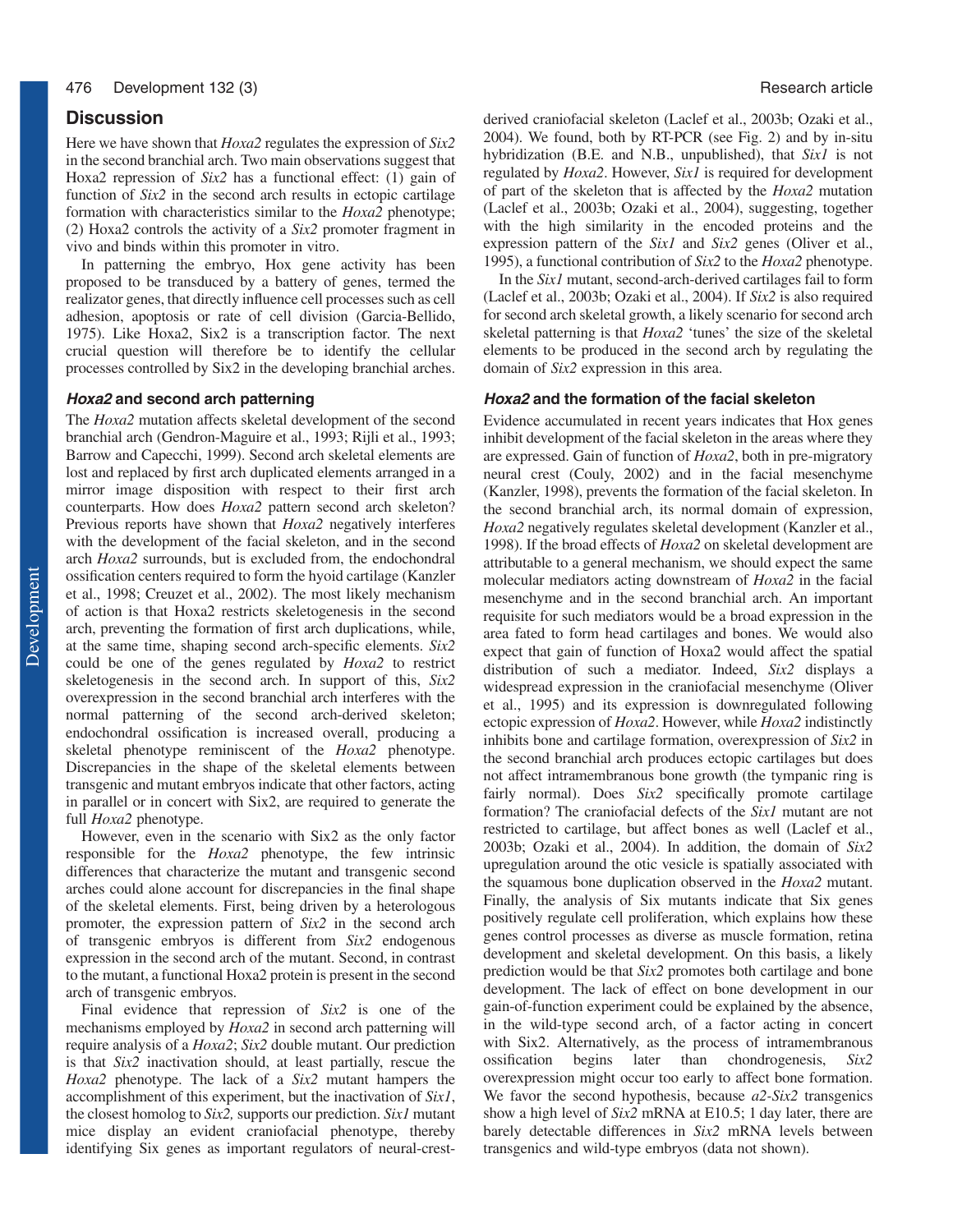## **Repression of Six2 by Hoxa2**

Despite the vast literature on Hox genes, the nature of the genes regulated by Hox proteins in vertebrates is still largely unknown. Solving this riddle is fundamental, if we want to explain how Hox genes control development in the vertebrate embryo.

We have shown that Hoxa2 controls the *Six2* gene at the transcriptional level, as indicated by the identification of a *Six2* promoter fragment regulated by Hoxa2. As a transcription factor, Hoxa2 could directly regulate the *Six2* promoter, and the observed binding of Hoxa2 to this promoter fragment in vitro strongly suggests that *Six2* is a direct target of Hoxa2.

Within the *Six2* promoter, Hoxa2 recognizes two GAATAAT motifs near the transcription start site. The consensus Hoxa2 binding motif has not been previously described, but the sequence recognized by Hoxa2 on the *Six2* promoter meets the requirements for Hox proteins binding to DNA (Graba et al., 1997). The interaction of Hox proteins with their target promoters often requires co-factors such as Pbx (Mann and Affolter, 1998), and we have indeed detected Pbx and Meis binding to the Six2 promoter, in close proximity to the Hoxa2 binding sites. Another hint, albeit indirect, that *Six2* might be a direct target of Hoxa2 is that the absence of Hoxa2 in the second arch specifically affects *Six2* expression, leaving the levels of *Six1*, *Six4* and *Six5* unaffected.

Additional analyses will be required to definitely prove that *Six2* is a direct target of Hoxa2. However, the experimental analysis of *Six2* regulation by Hoxa2 is complicated by the fact that Hoxa2 behaves as a repressor. Acting as a repressor, Hoxa2 might inhibit the basal transcription machinery, counteract the activity of a positively acting transcription factor or, alternatively, interact with proteins that remodel chromatin (Gaston and Jayaraman, 2003). The elucidation of most of these mechanisms will be greatly facilitated by the identification of the proteins acting as activators of *Six2*. Currently, efforts in this direction are proceeding in our laboratory.

#### **Six2: a common molecular target of Hox genes?**

Regulation of *Six2* by Hox genes was described in the *Hoxa11; Hoxc11; Hoxd11* mutant, characterized by loss of metanephric kidney induction (Wellik et al., 2002). As in the *Eya1* mutant (Xu et al., 1999), which has a remarkably similar phenotype, in the *Hox11* triple mutants *Six2* expression disappears (Wellik et al., 2002). This effect is opposite to the one observed in the second arch, where *Hoxa2* represses *Six2* expression.

Overexpression of *Six2* under the *Hoxa2* enhancer resulted in profound effects on the development of the skeleton patterned by Hox genes of paralogous group 3; some of the defects observed in Hox paralogous 3 single and compound mutants were mimicked by *Six2* gain of function (consistent with ectopic expression of the transgene in the branchial arches and somitic mesoderm).

All together, these observations raise the possibility that *Six2* expression might be under the control of other Hox genes in the development of the vertebrate embryo. In *Drosophila*, common targets for different Hox proteins have been described, as well as the ability of Hox proteins to behave both as activators and repressors on their target genes (reviewed in Graba et al., 1997). To learn whether this holds true in vertebrates and if *Six2* is a common target of different Hox proteins will require a profile of Six2 expression patterns in different Hox mutants, the entire spectrum of which is currently available.

The authors thank Alexander Aulehla for many motivating discussions; Davor Solter for his generous and constant support; Heiner Schrewe for his generous help during this project; Randy Cassada and Takashi Hiiragi for critical reading of the manuscript; and Elsa Huber, Laurent Morawiec and Sabine Ohnemus for excellent technical assistance. We are grateful to Peter Gruss for the *Six2* probe and to Fulvio Mavilio for the *Pbx1a* cDNA. M.M. was supported by FCT/FEDER grant POCTI/MGI/43466/2001.

## **References**

- **Alonso, C. R.** (2002). Hox proteins: sculpting body parts by activating localized cell death. *Curr. Biol*. **12**, R776-R778.
- Barrow, J. R. and Capecchi, M. R. (1999). Compensatory defects associated with mutations in *Hoxa1* restore normal palatogenesis to *Hoxa2* mutants. *Development* **126**, 5011-5026.
- **Bobola, N., Carapuco, M., Ohnemus, S., Kanzler, B., Leibbrandt, A., Neubuser, A., Drouin, J. and Mallo, M.** (2003). Mesenchymal patterning by Hoxa2 requires blocking Fgf-dependent activation of Ptx1. *Development* **130**, 3403-3414.
- **Bonini, N. M., Bui, Q. T., Gray-Board, G. L. and Warrick, J. M.** (1997). The Drosophila eyes absent gene directs ectopic eye formation in a pathway conserved between flies and vertebrates. *Development* **124**, 4819-4826.
- Burke, A. C. (2000). *Hox* genes and the global patterning of the somitic mesoderm. *Curr. Top. Dev. Biol.* **47**, 155-181.
- **Carl, M., Loosli, F. and Wittbrodt, J.** (2002). Six3 inactivation reveals its essential role for the formation and patterning of the vertebrate eye. *Development* **129**, 4057-4063.
- **Carroll, S. B.** (1995). Homeotic genes and the evolution of arthropods and chordates. *Nature* **376**, 479-485.
- **Chambers, D. and McGonnell, I. M.** (2002). Neural crest: facing the facts of head development. *Trends Genet*. **18**, 381-384.
- **Chisaka, O. and Capecchi, M. R.** (1991). Regionally restricted developmental defects resulting from targeted disruption of the mouse homeobox gene hox-1.5. *Nature* **350**, 473-479.
- **Condie, B. G. and Capecchi, M. R.** (1993). Mice homozygous for a targeted disruption of Hoxd-3 (Hox-4.1) exhibit anterior transformations of the first and second cervical vertebrae, the atlas and the axis. *Development* **119**, 579- 595.
- **Condie, B. G. and Capecchi, M. R.** (1994).Mice with targeted disruptions in the paralogous genes hoxa-3 and hoxd-3 reveal synergistic interactions. *Nature* **370**, 304-307.
- **Couly, G., Grapin-Botton, A., Coltey, P. and le Douarin, N. M.** (1996). The regeneration of the cephalic neural crest, a problem revisited: the regenerating cells originate from the contralateral or from the anterior and posterior neural fold. *Development* **122**, 3393-3407.
- **Couly, G., Creuzet, S., Bennaceur, S., Vincent, C. and le Douarin, N. M.** (2002). Interactions between Hox-negative cephalic neural crest and the foregut endoderm in patterning the facial skeleton in the vertebrate head. *Development* **129**, 1061-1073.
- **Creuzet, S., Couly, G., Vincent, C. and le Douarin, N. M.** (2002). Negative effect of Hox gene expression on the development of the neural crest-derived facial skeleton. *Development* **129**, 4301-4313.
- **Di Rocco, G., Mavilio, F. and Zappavigna, V.** (1997). Functional dissection of a transcriptionally active, target-specific Hox-Pbx complex. *EMBO J*. **16**, 3644-3654.
- **Ferretti, E., Marshall, H., Popperl, H., Machonochie, W., Krumlauf, R. and Blasi, F.** (2000). Segmental expression of *Hoxb2* in r4 requires two separate sites that integrate cooperative interactions between Prep1, Pbx and Hox proteins. *Development* **127**, 155-166.
- Gammill, L. S. and Bronner-Fraser, M. (2003). Neural crest specification: migrating into genomics. *Nat. Rev. Neurosci*. **10**, 795-805.
- **Garcia-Bellido, A.** (1975). Genetic control of wing disc development in Drosophila. *Ciba Found. Symp*. **29**, 161-182.
- **Gaston, K. and Jayaraman, P. S.** (2003). Transcriptional repression in eukaryotes: repressor and repression mechanism. *Cell. Mol. Life Sci*. **60**, 721-741.
- **Gendron-Maguire, M., Mallo, M., Zhang, M. and Gridley, T.** (1993). Hoxa-